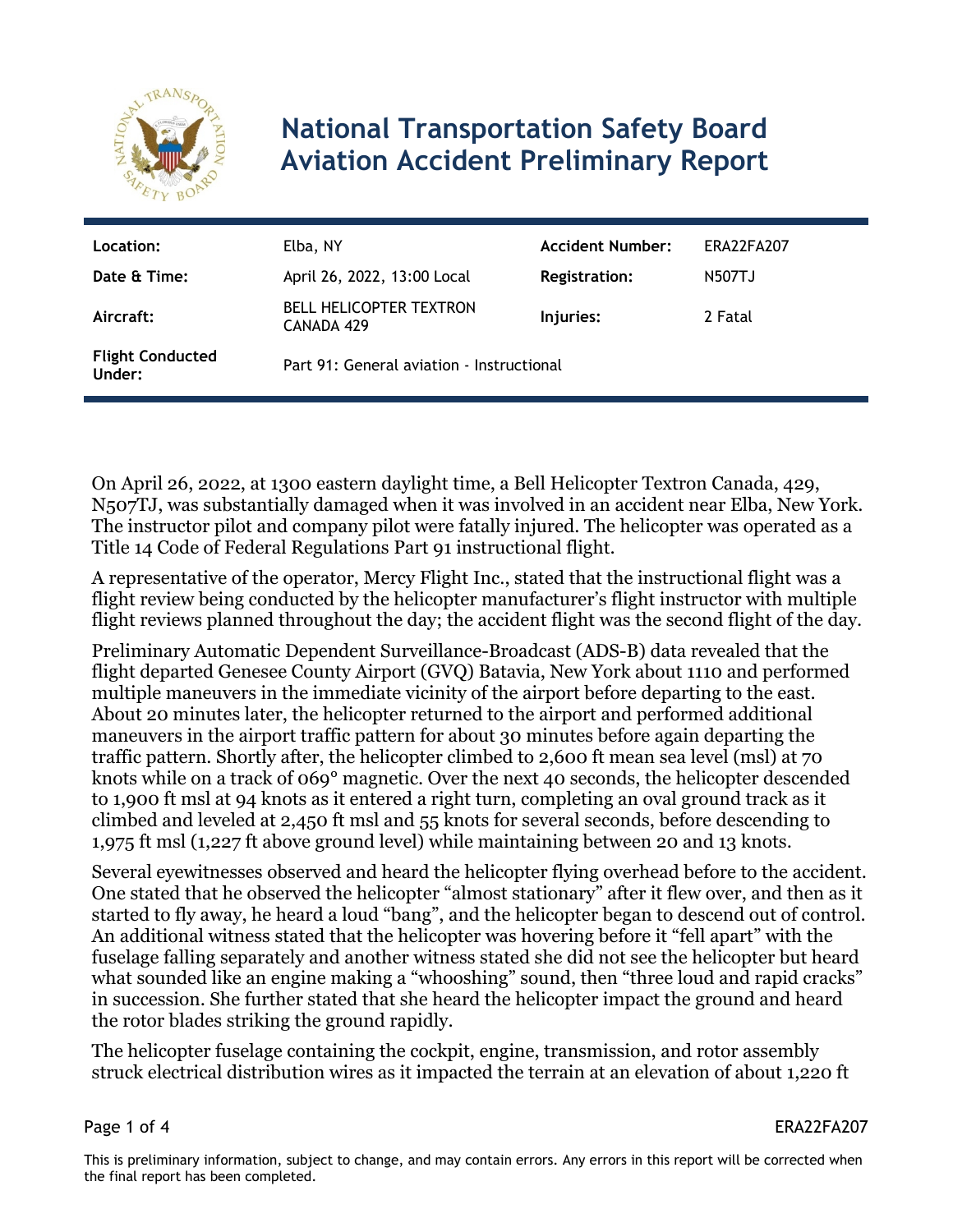msl. The helicopter came to rest on its left side and a small post-crash fire developed but was quickly extinguished by first responders. The wreckage path was about 1,900 ft long and oriented in a direction of 250°. The tail boom, containing the tail rotor, drive shaft, vertical fin and horizontal stabilizer remained largely intact and was discovered about 390 ft from the main wreckage, on a heading of about 075°. A section of the tail boom and carbon fiber tail rotor shaft was discovered 1,620 ft and 072° from the main wreckage; it exhibited an angled fracture line consistent with main rotor blade contact. (Figure 1)



*Figure 1 Figure 1 Tail rotor and main rotor blade slice in tail boom.*

All four main rotor blades were separated from the main rotor head and discovered within 550 ft northwest of the main wreckage. The span of all four blades were recovered. The cyclic and collective push-pull tubes were traced to their respective control inputs and actuators. Fractures in the system were consistent with overload. Control continuity was confirmed for both collective and cyclic controls.

The main rotor drive system gear box remained partially attached to the airframe with both left and right longitudinal pitch restraints separated from their respective stops. Both input driveshafts could be manually rotated counterclockwise in the freewheeling direction but could not be manually rotated in the clockwise direction, likely due to impact damage.

The tail rotor input controls were physically actuated confirming control continuity. The tail rotor drive shaft remained connected to the main gearbox but was fractured about midway to blower.

Both engines were located within the main wreckage. Examination revealed damage

Page 2 of 4 ERA22FA207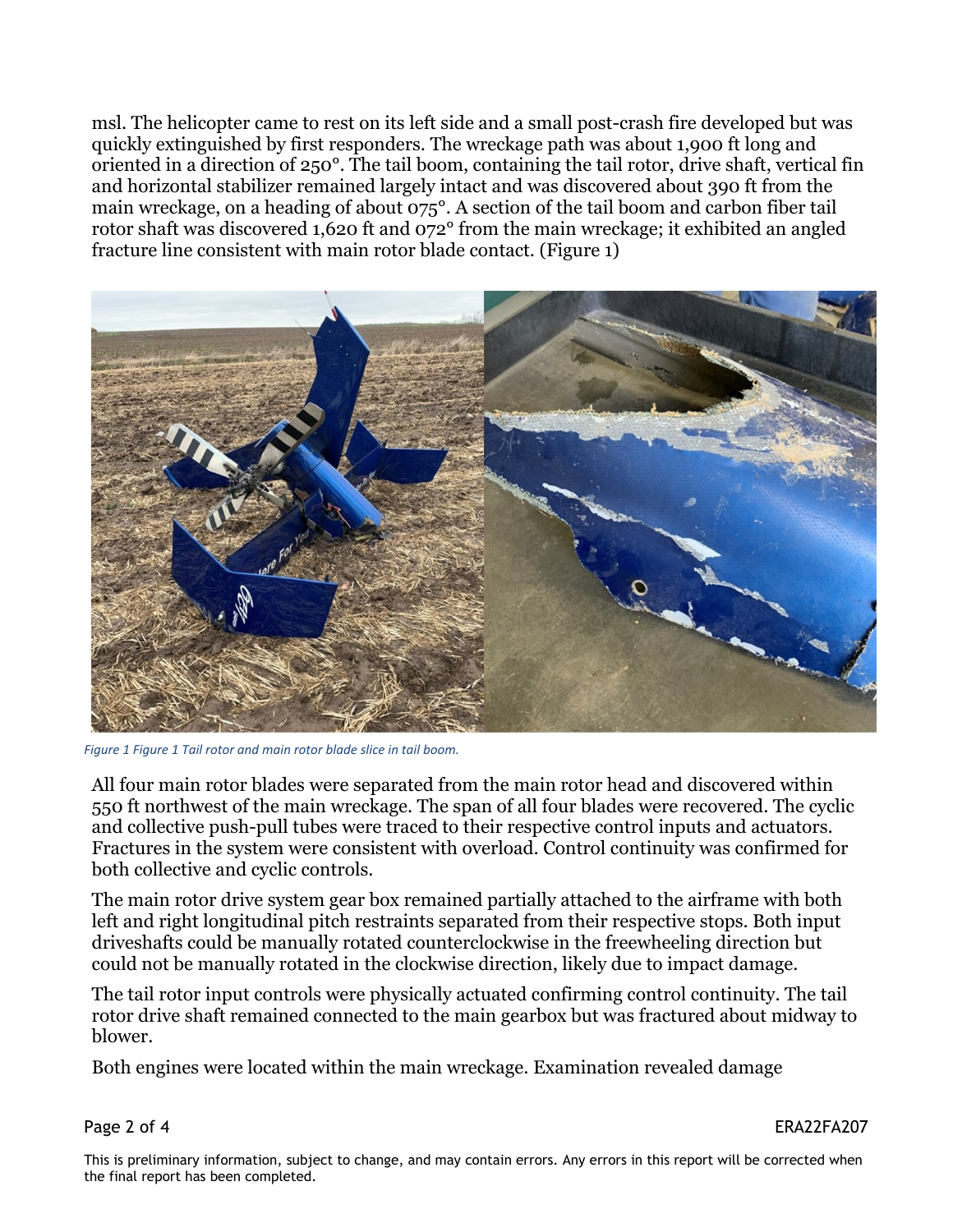consistent with impact damage. The engine switches in the cockpit located in the center below the glareshield exhibited minor deformation. The No. 1 engine switch was undamaged and functioned smoothly. It was discovered in the "OFF" position. The No. 2 engine switch was slightly bent and was discovered in the "ON" position.

Multiple electronic recording devices were removed from the wreckage and retained for download of the non-volatile memory. The remaining wreckage was retained for further examination.

| Aircraft Make:                                    | <b>BELL HELICOPTER</b><br>TEXTRON CANADA | Registration:                            | <b>N507TJ</b>                 |  |
|---------------------------------------------------|------------------------------------------|------------------------------------------|-------------------------------|--|
| Model/Series:                                     | 429 NO SERIES                            | <b>Aircraft Category:</b>                | Helicopter                    |  |
| <b>Amateur Built:</b>                             |                                          |                                          |                               |  |
| Operator:                                         |                                          | <b>Operating Certificate(s)</b><br>Held: | On-demand air taxi (135)      |  |
| <b>Operator Designator Code:</b>                  |                                          |                                          |                               |  |
| <b>Meteorological Information and Flight Plan</b> |                                          |                                          |                               |  |
| <b>Conditions at Accident Site:</b>               | <b>VMC</b>                               | <b>Condition of Light:</b>               | Day                           |  |
| <b>Observation Facility, Elevation:</b>           | ROC, 540 ft msl                          | <b>Observation Time:</b>                 | 12:54 Local                   |  |
| Distance from Accident Site:                      | 21 Nautical Miles                        | <b>Temperature/Dew Point:</b>            | 12 $\degree$ C /4 $\degree$ C |  |
| <b>Lowest Cloud Condition:</b>                    |                                          | Wind Speed/Gusts, Direction:             | 10 knots / , 290°             |  |
| <b>Lowest Ceiling:</b>                            | Broken / 3400 ft AGL                     | Visibility:                              | 10 miles                      |  |
| <b>Altimeter Setting:</b>                         | 30.07 inches Hg                          | Type of Flight Plan Filed:               | None                          |  |
| <b>Departure Point:</b>                           | Batavia, NY (CVQ)                        | Destination:                             | Elba, NY                      |  |
| Wreckage and Impact Information                   |                                          |                                          |                               |  |

## **Aircraft and Owner/Operator Information**

| Crew Injuries:          | 2 Fatal | Aircraft Damage:           | Substantial           |
|-------------------------|---------|----------------------------|-----------------------|
| Passenger Injuries:     |         | <b>Aircraft Fire:</b>      | On-ground             |
| <b>Ground Injuries:</b> | N/A     | <b>Aircraft Explosion:</b> | None                  |
| Total Injuries:         | 2 Fatal | Latitude,<br>Longitude:    | 43.063838, -78.139356 |

Page 3 of 4 ERA22FA207